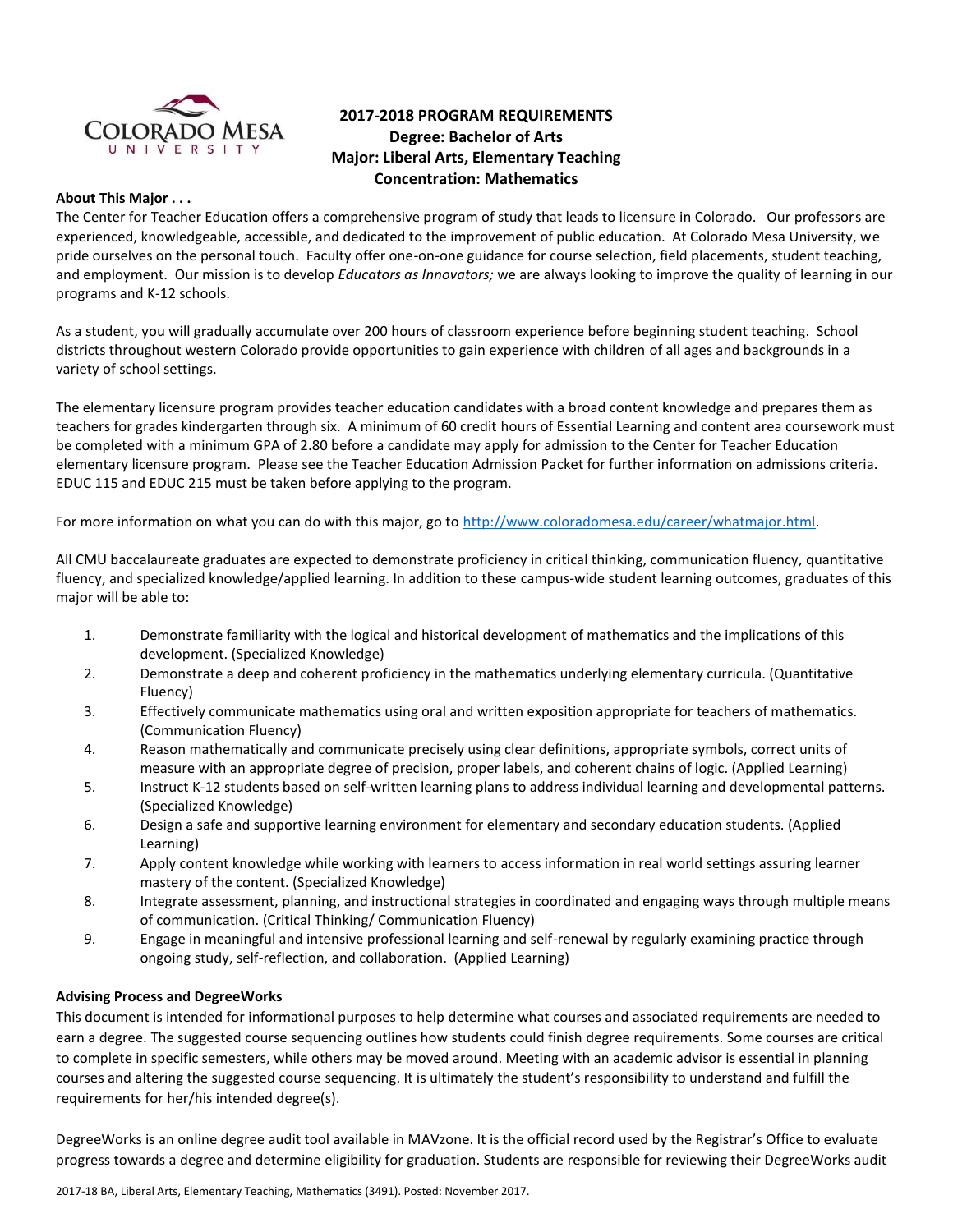on a regular basis and should discuss questions or concerns with their advisor or academic department head. Discrepancies in requirements should be reported to the Registrar's Office.

## **Graduation Process**

Students must complete the following in the first two months of the semester prior to completing their degree requirements:

- Review their DegreeWorks audit and create a plan that outlines how unmet requirements will be met in the final semester.
- Meet with their advisor and modify their plan as needed. The advisor must approve the final plan.
- Submit the "Intent to Graduate" form to the Registrar's Office to officially declare the intended graduation date and commencement ceremony plans.
- Register for all needed courses and complete all requirements for each degree sought.

Submission deadlines and commencement details can be found at [http://www.coloradomesa.edu/registrar/graduation.html.](http://www.coloradomesa.edu/registrar/graduation.html)

If a student's petition for graduation is denied, it will be her/his responsibility to consult the Registrar's Office regarding next steps.

### **INSTITUTIONAL DEGREE REQUIREMENTS**

The following institutional degree requirements apply to all CMU baccalaureate degrees. Specific programs may have different requirements that must be met in addition to institutional requirements.

- 120 semester hours minimum.
- Students must complete a minimum of 30 of the last 60 hours of credit at CMU, with at least 15 semester hours in major discipline courses numbered 300 or higher.
- 40 upper-division credits (an alternative credit limit applies to the Bachelor of Applied Science degree).
- 2.00 cumulative GPA or higher in all CMU coursework.
- A course may only be used to fulfill one requirement for each degree/certificate.
- No more than six semester hours of independent study courses can be used toward the degree.
- Non-traditional credit, such as advanced placement, credit by examination, credit for prior learning, cooperative education and internships, cannot exceed 30 semester credit hours for a baccalaureate degree; A maximum of 15 of the 30 credits may be for cooperative education, internships, and practica.
- Pre-collegiate courses (usually numbered below 100) cannot be used for graduation.
- Capstone exit assessment/projects (e.g., Major Field Achievement Test) requirements are identified under Program-Specific Degree Requirements.
- The Catalog Year determines which program sheet and degree requirements a student must fulfill in order to graduate. Visit with your advisor or academic department to determine which catalog year and program requirements you should follow.
- See "Requirements for Undergraduate Degrees and Certificates" in the catalog for a complete list of graduation requirements.

### **PROGRAM-SPECIFIC DEGREE REQUIREMENTS**

- 2.80 cumulative GPA or higher in all CMU coursework
- A cumulative grade point average of 2.8 or higher must be maintained for content courses-and overall GPA. A grade of B or better is required for all EDUC courses.
- Foreign language proficiency must be demonstrated by high school course work (2 years), college coursework (2 semesters), or competency testing.
- Students take the PRAXIS II exam in the content area prior to beginning the internship. Also, ALL other coursework toward the degree must be successfully completed prior to the internship.
- A grade of C or better must be earned in all required courses, unless otherwise stated.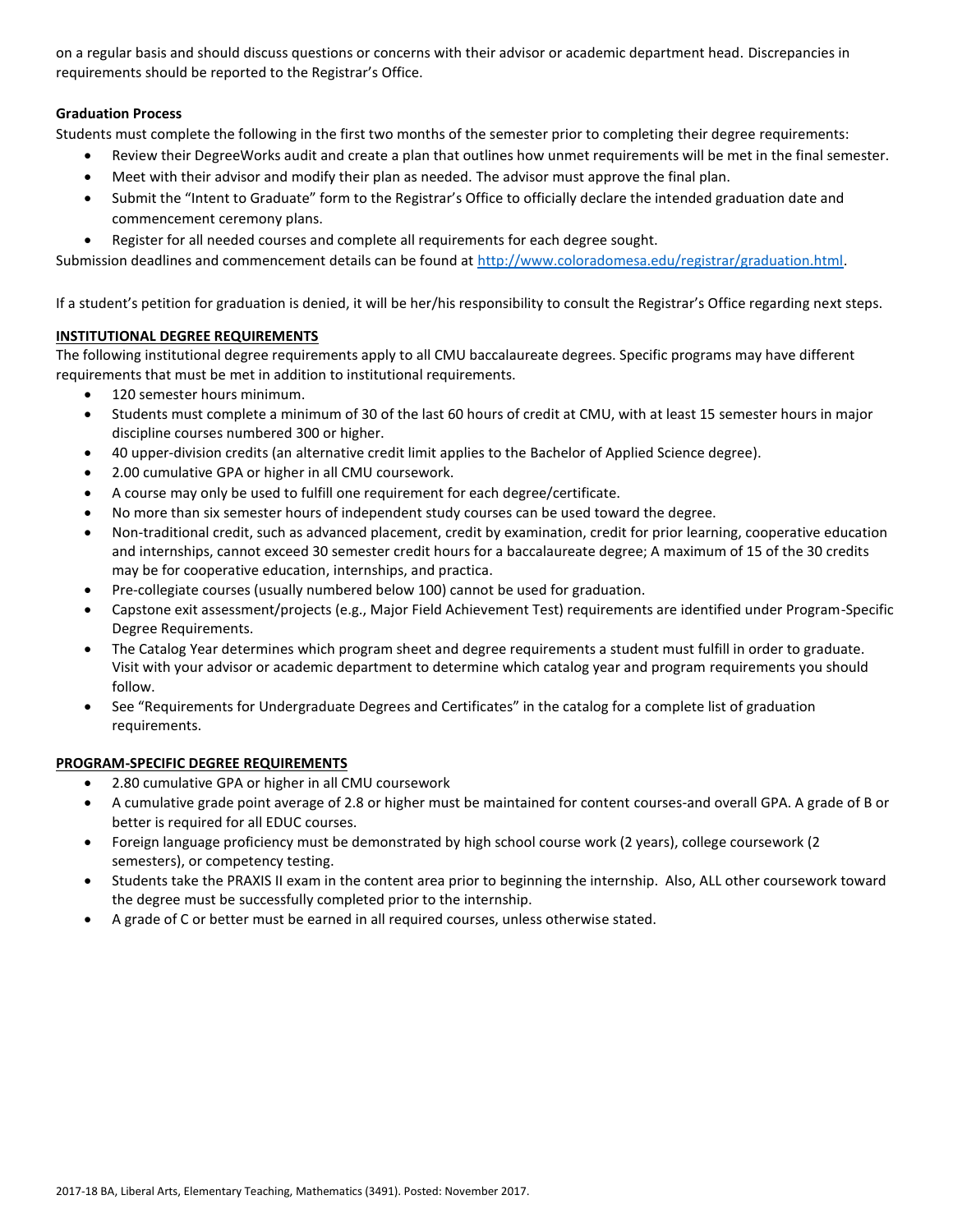### **ESSENTIAL LEARNING REQUIREMENTS (31 semester hours)**

See the current catalog for a list of courses that fulfill the requirements below. If a course is an Essential Learning option and a requirement for your major, you must use it to fulfill the major requirement and make a different selection for the Essential Learning requirement.

**English** (6 semester hours, must receive a grade of "B" or better and must be completed by the time the student has 60 semester hours.)

- $\Box$  ENGL 111 English Composition (3)
- ENGL 112 English Composition (3)

**Mathematics** (3 semester hours, must be taken after MATH 105. Must receive a grade of "B" or better, must be completed by the time the student has 60 semester hours.)

MATH 205 - Elements of Mathematics II

#### **Humanities** (3 semester hours, must earn a grade of "B" or higher)

- $\Box$  One of the following courses:
	- ENGL 131 Western World Literature I (3)
	- ENGL 132 Western World Literature II (3)
	- ENGL 150 Introduction to Literature (3)
	- ENGL 222 Mythology (3)
	- ENGL 231 Non-Western World Literature I (3)
	- ENGL 232 Non-Western World Literature II (3)
	- ENGL 254 Survey of English Literature I (3)
	- ENGL 255 Survey of English Literature II (3)
	- ENGL 261 Survey of American Literature I (3)
	- ENGL 262 Survey of American Literature II (3)

**Social and Behavioral Sciences** (6 semester hours)

- $\Box$  PSYC 233 Human Growth and Development (3) (Must earn a grade of "B" or higher)
- $\Box$  GEOG 103 World Regional Geography (3)
- **Natural Sciences** (7 semester hours, one course must include a lab)
	- $\Box$  BIOL 101 General Human Biology (3)
	- BIOL 101L General Human Biology Laboratory (1)
	- $\Box$  One of the following courses: PHYS 100 - Concepts of Physics (3) PHYS 105 - Physics by Inquiry (2) and PHYS 105L - Physics by Inquiry Laboratory (1)

**History** (3 semester hours)

 $\Box$  HIST 131 - United States History (3)

**Fine Arts** (3 semester hours)

 $\Box$  Select one Fine Arts course (3)

#### **OTHER LOWER-DIVISION REQUIREMENTS**

**Wellness Requirement** (2 semester hours)

- $\Box$  KINE 100 Health and Wellness (1)
- $\Box$  Select one Activity course (1)

### **Essential Learning Capstone** (4 semester hours)

Essential Learning Capstone must be taken after completion of the Essential Learning English and Mathematics requirements, and when a student has earned between 45 and 75 hours.

- ESSL 290 Maverick Milestone (3)
- $\square$  ESSL 200 Essential Speech (1)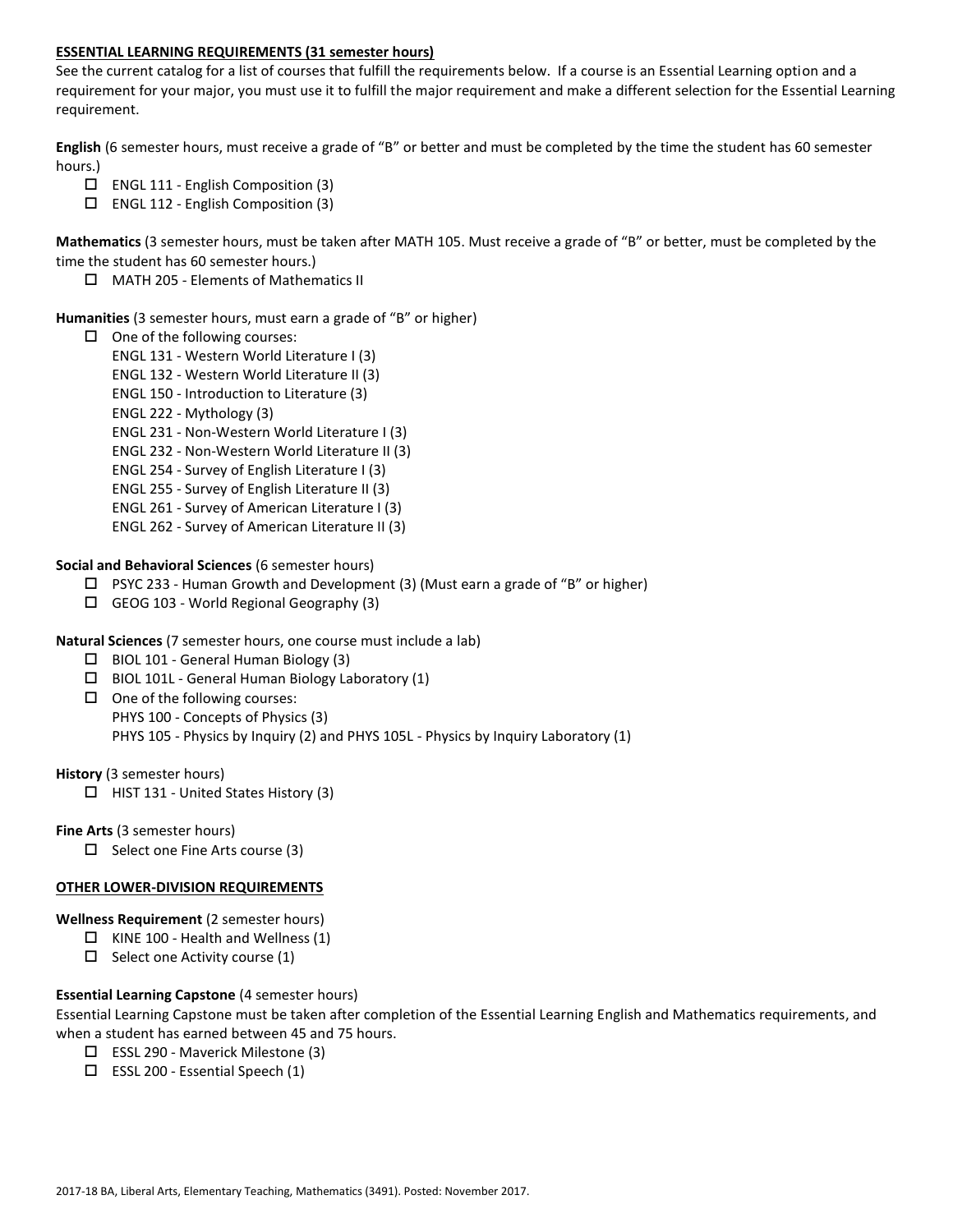#### **BA, LIBERAL ARTS ELEMENTARY EDUCATION, MATHEMATICS REQUIREMENTS**

#### **Literacy** (9 semester hours)

- ENGL 240 Children's Literature (3)
- $\Box$  ENGL 241 Imaginative Writing (3)
- $\square$  ENGL 343 Language systems and Linguistic Diversity (3)

### **Mathematics** (6 semester hours)

- $\Box$  MATH 105 Elements of Mathematics I (3) (Must earn a grade of "B" or higher.)
- MATH 301 Mathematics for Elementary Teachers (3)

### **Kinesiology** (3 semester hours)

 $\Box$  KINE 321 - Physical Activity and Health in the Classroom (3)

### **Social Sciences** (9 semester hours)

- □ POLS 101 American Government (3)
- $\square$  ECON 201 Principles of Macroeconomics (3)
- $\Box$  HIST 225 History of Colorado (3)

### **Science** (6 semester hours)

- $\Box$  CHEM 100 Chemistry and Society (3)
- GEOL 100 Survey of Earth Science (3)

**Art** (3 semester hours)

ARTD 410 - Elementary Art Education Methods (3)

## **Math Content Area Required Courses** (12 semester hours)

- $\square$  STAT 200 Probability and Statistics (3)
- $\Box$  One of the following courses: CSCI 305 - Technology for Mathematics Educators (3) CSCI 110 - Beginning Programming (3)
- $\Box$  One of the following courses: MATH 151 - Calculus I (5) MATH 146 - Calculus for Biological Sciences (5)
- $\Box$  MATH 398 Explorations in Mathematics for Elementary Educators (1)

### **Concentration Elective** (3 semester hours)

 $\Box$  One of the following courses: MATH 305 - Euclidian Geometry (3) MATH 369 - Discrete Structures (3) STAT 311 - Statistical Methods (3) MATH 340 - Ethnomathematics (3)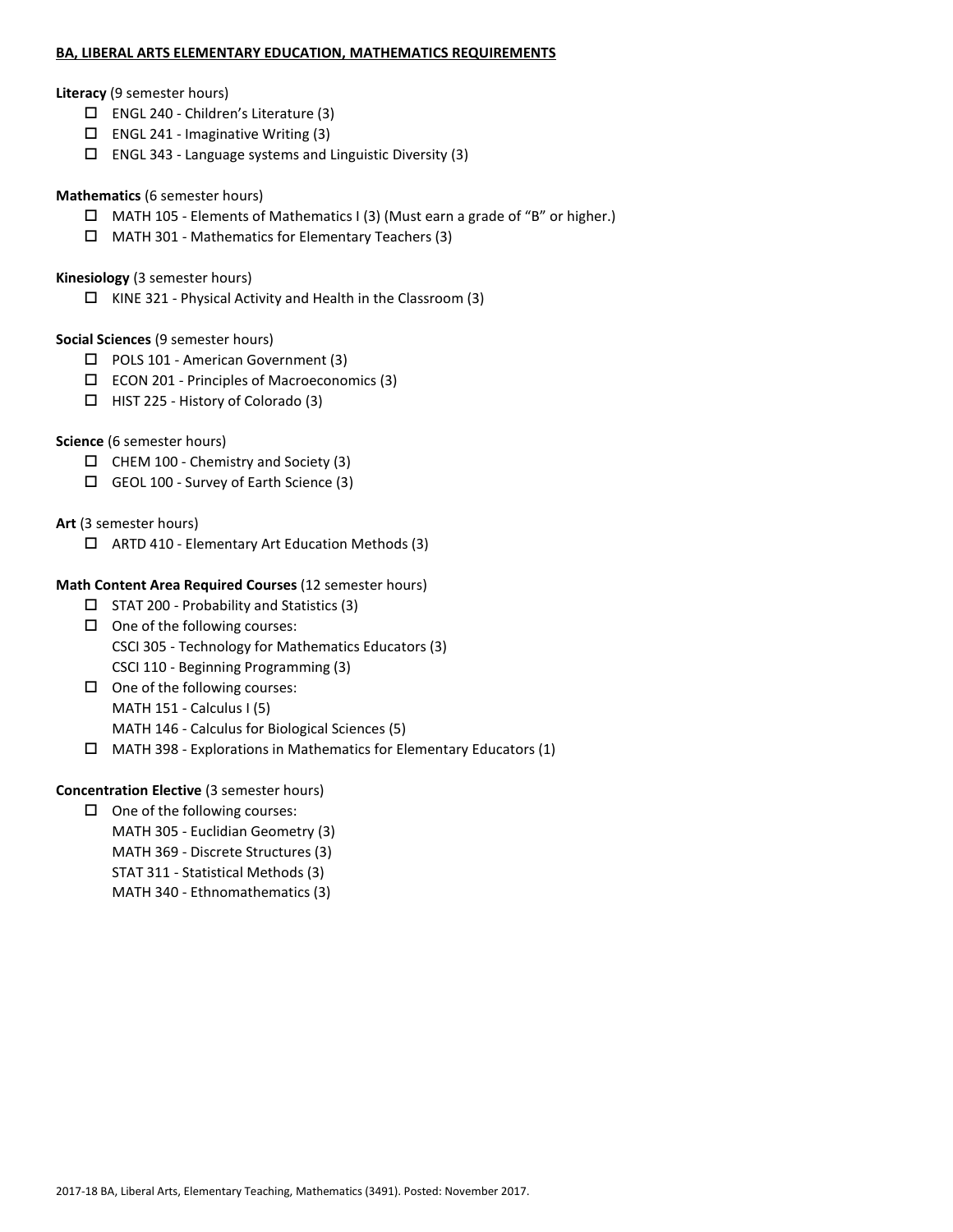### **Elementary Education Requirements** (38 semester hours) (880 field experience hours)

Program Requirements: ENGL 111, ENGL 112, PSYC 233, EDUC 115 and 215, and MATH 105 and formal acceptance to the Teacher Education Program

- $\square$  EDUC 115 What It Means to be an Educator (1) (8 field experience hours)
- $\square$  EDUC 215 Teaching as a Profession (1) (12 field experience hours)
- EDUC 341 Pedagogy and Assessment: K-6/Elementary (3) (20 field experience hours)
- $\square$  EDUC 343 Teaching to Diversity (3) (20 field experience hours)
- $\square$  EDUC 374 Exceptional and English Language Learners in the Inclusive Classroom (3)
- $\Box$  EDUC 378 Technology for K-12 Educators (1)
- EDUC 440 Methods of Teaching Language and Literacy: Early Childhood (3) (40 field experience hours)
- $\square$  EDUC 441 Methods of Teaching Language and Literacy: Elementary (3) (80 field experience hours)
- $\Box$  EDUC 451 Methods of Teaching Mathematics: Early Childhood/Elementary (3) (60 field experience hours)
- EDUC 461 Methods of Teaching Science and Social Science: Early Childhood/Elementary (3)
- $\square$  EDUC 471 Educational Assessment (1)
- $\square$  EDUC 475 Classroom Management (1)
- EDUC 499C Teaching Internship and Colloquia: Elementary (12) (600 field experience hours)

All EDUC prefix courses listed above must be completed with a grade of B or better to progress through the program sequence.